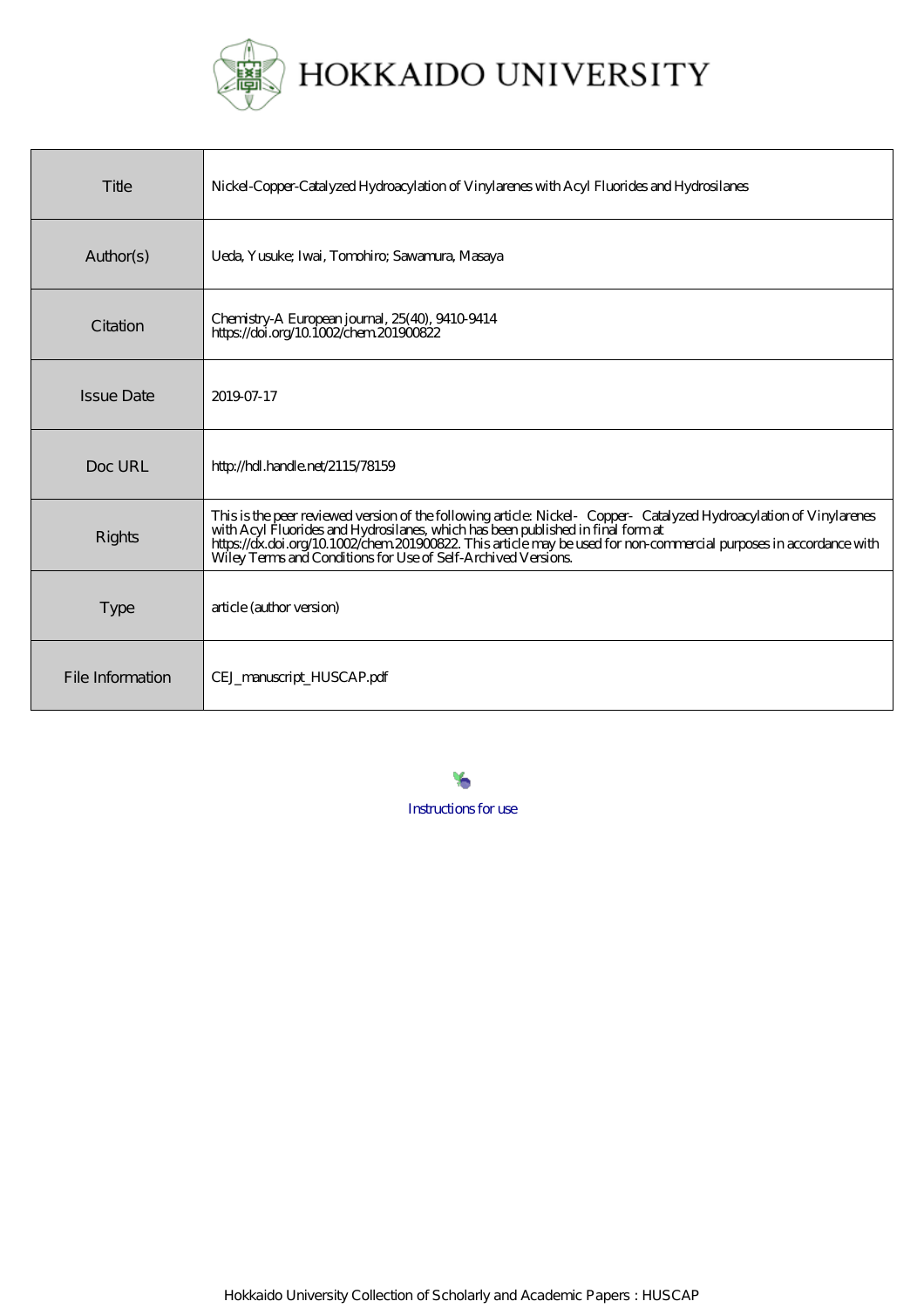# **Nickel-Copper-Catalyzed Hydroacylation of Vinylarenes with Acyl Fluorides and Hydrosilanes**

Yusuke Ueda, Tomohiro Iwai,\* and Masaya Sawamura\*

**Abstract:** The hydroacylation of vinylarenes with acyl fluorides and hydrosilanes by synergistic Ni/Cu two-metal catalysis was developed, giving the corresponding branched ketone products. The reaction occurs under mild conditions at 25–80 °C and tolerates base-sensitive functional groups such as methoxycarbonyl and acetoxy groups.

Acyl fluorides, which are easily prepared from carboxylic acids,[1] are less common as acylating reagents than the corresponding chlorides and bromides due to their inertness as acylating reagents under conventional conditions. However, the use of acyl fluorides as reagents in organic synthesis through activation of the C–F bond have attracted growing interest in recent years, offering new types of molecular transformations that have not been achieved with acyl chlorides or bromides. Generally, the fluorides show better tolerance toward nucleophilic or basic functional groups than the chlorides and bromides. A pioneering work by Rovis described an efficient ketone synthesis through Ni-catalyzed cross-coupling of acyl fluorides with organozincs (Scheme 1a).<sup>[2]</sup> Later, Ogiwara and Sakai reported similar transformations using organosilicons or organoborons by Pd catalysis.<sup>[3]</sup> These reactions were initiated by oxidative addition of the acyl  $C(sp^2)$ –F bonds to low-valent metal complexes, producing acyl metal intermediates.<sup>[4,5]</sup>

Catalytic *in situ* generation of nucleophilic organometallic species via insertion of unsaturated C–C bonds to M–X bonds followed by trapping with acyl electrophiles affords attractive synthetic methods, which can avoid the use of stoichiometric amounts of pre-formed organometallic reagents.[6] Metalcatalyzed reductive coupling of C–C unsaturated compounds with electrophiles is representative.<sup>[7,8]</sup> For acylation, carboxylic anhydrides were used as acylating electrophiles in the reaction of vinylarenes in the presence of hydrosilanes or  $H_2$  as H sources.<sup>[6a,7a,b]</sup> More recently, Gagosz and Riant used acyl

[\*] Prof. Dr. M. Sawamura Institute for Chemical Reaction Design and Discovery (WPI-ICReDD), Hokkaido University Kita 21, Nishi 10, Kita-ku, Sapporo 001-0021 (Japan) E-mail: sawamura@sci.hokudai.ac.jp

> Y. Ueda, Dr. T. Iwai, Prof. Dr. M. Sawamura Department of Chemistry, Faculty of Science, Hokkaido University Sapporo 060-0810 (Japan) E-mail: iwai-t@sci.hokudai.ac.jp sawamura@sci.hokudai.ac.jp Homepage: http://wwwchem.sci.hokudai.ac.jp/~orgmet/ Supporting information for this article is given via a link at the end of the document.

fluorides as acylating reagents for the Cu-catalyzed boraacylation of allenes with bis(pinacolato)diboron (Scheme 1b).<sup>[9]</sup>

Our long-standing interest in synergistic two-metal catalysis prompted us to explore the possibility of enabling the hydroacylation of vinylarenes with acyl fluorides and hydrosilanes by synergistic Ni/Cu two-metal catalysis.<sup>[10-15]</sup> As shown in Scheme 1c, an acyl fluoride is activated through oxidative addition to a Ni(0) complex (step a). Concurrently, a vinylarene is converted to a nucleophilic alkylcopper species *via* insertion into a Cu–H species (hydrocupration, step d)[16] that is generated *in*  situ from a Cu–F species with a hydrosilane (step e).<sup>[17]</sup> The two catalytic species meet and transmetalation occurs to give the corresponding diorganonickel(II) complex with simultaneous regeneration of the Cu–F species (step b). Finally, reductive elimination of the diorganonickel(II) complex furnishes the hydroacylation product (step c) and the Ni(0) species to complete the two-cycle catalytic reaction pathway.<sup>[18]</sup>



**Scheme 1.** Transition metal catalysis using acyl fluorides as acyl sources.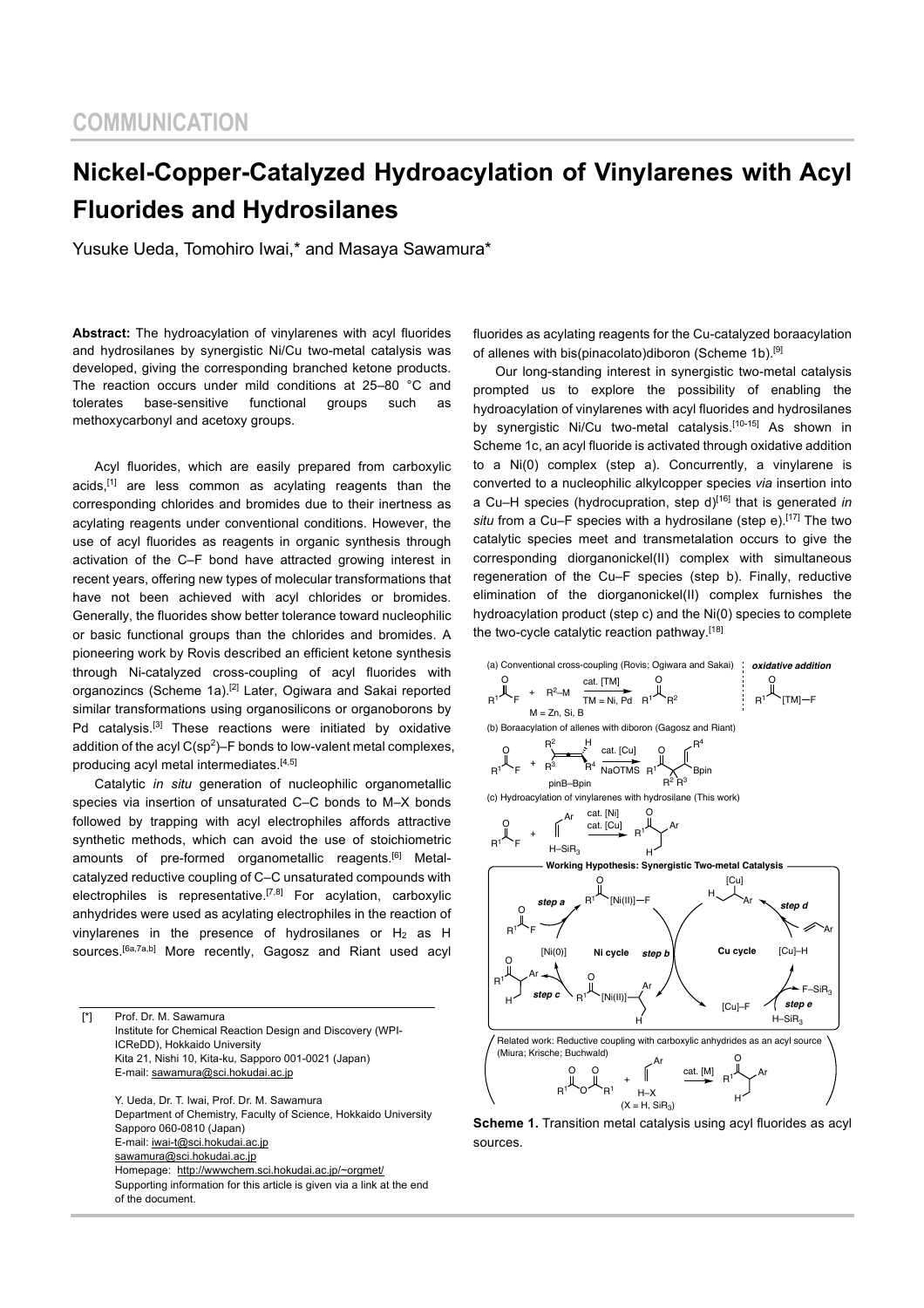## **COMMUNICATION**

To this end, the conditions were optimized for the reaction between benzoyl fluoride (**1a**) and styrene (**2a**). The results are summarized in Table 1, with the optimal conditions given in entry 1. Namely, a THF solution of a Ni catalyst was prepared from [Ni(cod)2] (5 mol%) and DCYPBz (5 mol%), featuring high electron-donating and rigid chelating properties, at room temperature.[19] Meanwhile, a Cu catalyst was prepared from CuF2 (10 mol%) and DPPBz (10 mol%) in THF at room temperature. To the Cu catalyst solution, HSiMe(OMe)<sub>2</sub> (2 eq) and styrene (**2a**, 2.5 eq), benzoyl fluoride (**1a**, 0.15 mmol), and the Ni catalyst solution were successively added in this order. The resulting mixture was stirred at 25 °C for 20 h to give the branched

hydroacylation product **3a** as a single constitutional isomer in 71% yield (1 H NMR analysis) along with its carbonyl reduction product **4a** (6%).[20] No decarbonylative coupling product (1,1 diphenylethylene) was observed in the crude product.<sup>[5]</sup> Silica gel column chromatography and preparative TLC purification gave analytically pure **3a** in 52% yield. Control experiments using a single metal component confirmed that both Ni and Cu were indispensable for the hydroacylation to occur (entries 2 and 3). With the synergistic Ni/Cu catalysis, the use of benzoyl chloride instead of the fluoride 1a induced no hydroacylation (entry 4),<sup>[21]</sup> indicating the utility of acyl fluorides as acylating reagents.

**Table 1.** Conditions for the reaction of benzoyl fluoride (**1a**) and styrene (**2a**) with hydrosilane[a]



| Entry     |                         |                            |                      |                            |                         |                        |    |
|-----------|-------------------------|----------------------------|----------------------|----------------------------|-------------------------|------------------------|----|
|           | Metal                   | Ligand                     | Metal                | Ligand                     | Hydrosilane             | 3a                     | 4a |
| 1         | [Ni(cod) <sub>2</sub> ] | <b>DCYPBz</b>              | CuF <sub>2</sub>     | <b>DPPBz</b>               | HSiMe(OMe) <sub>2</sub> | 71 (52) <sup>[b]</sup> | 6  |
| 2         | none                    | none                       | CuF <sub>2</sub>     | <b>DPPBz</b>               | HSiMe(OMe) <sub>2</sub> | 0                      | 0  |
| 3         | [Ni(cod) <sub>2</sub> ] | <b>DCYPBz</b>              | none                 | none                       | HSiMe(OMe) <sub>2</sub> | 0                      | 0  |
| $4^{[c]}$ | [Ni(cod) <sub>2</sub> ] | <b>DCYPBz</b>              | CuF <sub>2</sub>     | <b>DPPBz</b>               | HSiMe(OMe) <sub>2</sub> | 0                      | 0  |
| 5         | [Ni(cod) <sub>2</sub> ] | <b>DPPBz</b>               | CuF <sub>2</sub>     | <b>DCYPBz</b>              | HSiMe(OMe) <sub>2</sub> | 65                     | 7  |
| 6         | [Ni(cod) <sub>2</sub> ] | <b>DCYPBz</b>              | CuF <sub>2</sub>     | <b>DCYPBz</b>              | HSiMe(OMe) <sub>2</sub> | 66                     | 9  |
| 7         | [Ni(cod) <sub>2</sub> ] | <b>DPPBz</b>               | CuF <sub>2</sub>     | <b>DPPBz</b>               | $HSiMe(OME)_2$          | 0                      | 0  |
| 8         | [Ni(cod) <sub>2</sub> ] | <b>DCYPE</b>               | CuF <sub>2</sub>     | <b>DPPBz</b>               | $HSiMe(OME)_2$          | 29                     | 0  |
| 9         | [Ni(cod) <sub>2</sub> ] | PCy <sub>3</sub> (10 mol%) | CuF <sub>2</sub>     | <b>DPPBz</b>               | HSiMe(OMe) <sub>2</sub> | 0                      | 0  |
| 10        | [Ni(cod) <sub>2</sub> ] | IPr (10 mol%)              | CuF <sub>2</sub>     | <b>DPPBz</b>               | HSiMe(OMe) <sub>2</sub> | 0                      | 0  |
| 11        | Ni(OAc) <sub>2</sub>    | <b>DCYPBz</b>              | CuF <sub>2</sub>     | <b>DPPBz</b>               | $HSiMe(OME)_2$          | 55                     | 8  |
| 12        | NiCl <sub>2</sub>       | <b>DCYPBz</b>              | CuF <sub>2</sub>     | <b>DPPBz</b>               | $HSiMe(OME)_2$          | 8                      | 0  |
| 13        | [Pd(dba) <sub>2</sub> ] | <b>DCYPBz</b>              | CuF <sub>2</sub>     | <b>DPPBz</b>               | HSiMe(OMe) <sub>2</sub> | 40                     | 8  |
| 14        | [Ni(cod) <sub>2</sub> ] | <b>DCYPBz</b>              | CuF <sub>2</sub>     | <b>SciOPP</b>              | HSiMe(OMe) <sub>2</sub> | 65                     | 4  |
| 15        | [Ni(cod) <sub>2</sub> ] | <b>DCYPBz</b>              | CuF <sub>2</sub>     | PS-DPPBz                   | HSiMe(OMe) <sub>2</sub> | 5                      | 0  |
| $16\,$    | [Ni(cod) <sub>2</sub> ] | <b>DCYPBz</b>              | CuF <sub>2</sub>     | PCy <sub>3</sub> (20 mol%) | $HSiMe(OME)_2$          | 20                     | 0  |
| 17        | [Ni(cod) <sub>2</sub> ] | <b>DCYPBz</b>              | CuF <sub>2</sub>     | IPr (20 mol%)              | $HSiMe(OME)_2$          | 0                      | 0  |
| 18        | [Ni(cod) <sub>2</sub> ] | <b>DCYPBz</b>              | CuCl/NaOtBu          | <b>DPPBz</b>               | HSiMe(OMe) <sub>2</sub> | 0                      | 0  |
| 19        | [Ni(cod) <sub>2</sub> ] | <b>DCYPBz</b>              | Cu(OAc) <sub>2</sub> | <b>DPPBz</b>               | HSiMe(OMe) <sub>2</sub> | 20                     | 9  |
| 20        | [Ni(cod) <sub>2</sub> ] | <b>DCYPBz</b>              | CuF <sub>2</sub>     | <b>DPPBz</b>               | <b>PMHS</b>             | 70                     | 20 |
| 21        | [Ni(cod) <sub>2</sub> ] | <b>DCYPBz</b>              | CuF <sub>2</sub>     | <b>DPPBz</b>               | $HSi(OEt)$ <sub>3</sub> | 59                     | 12 |
| 22        | [Ni(cod) <sub>2</sub> ] | <b>DCYPBz</b>              | CuF <sub>2</sub>     | <b>DPPBz</b>               | H <sub>3</sub> SiPh     | 0                      | 0  |

[a] **1a** (0.15 mmol), **2a** (0.375 mmol), [Ni] (5 mol%, M/L 1:1), [Cu] (10 mol%, M/L 1:1), hydrosilane (0.30 mmol), THF (0.3 mL), 25 °C, 20 h. [b] Isolated yield. [c] Using benzoyl chloride instead of **1a**.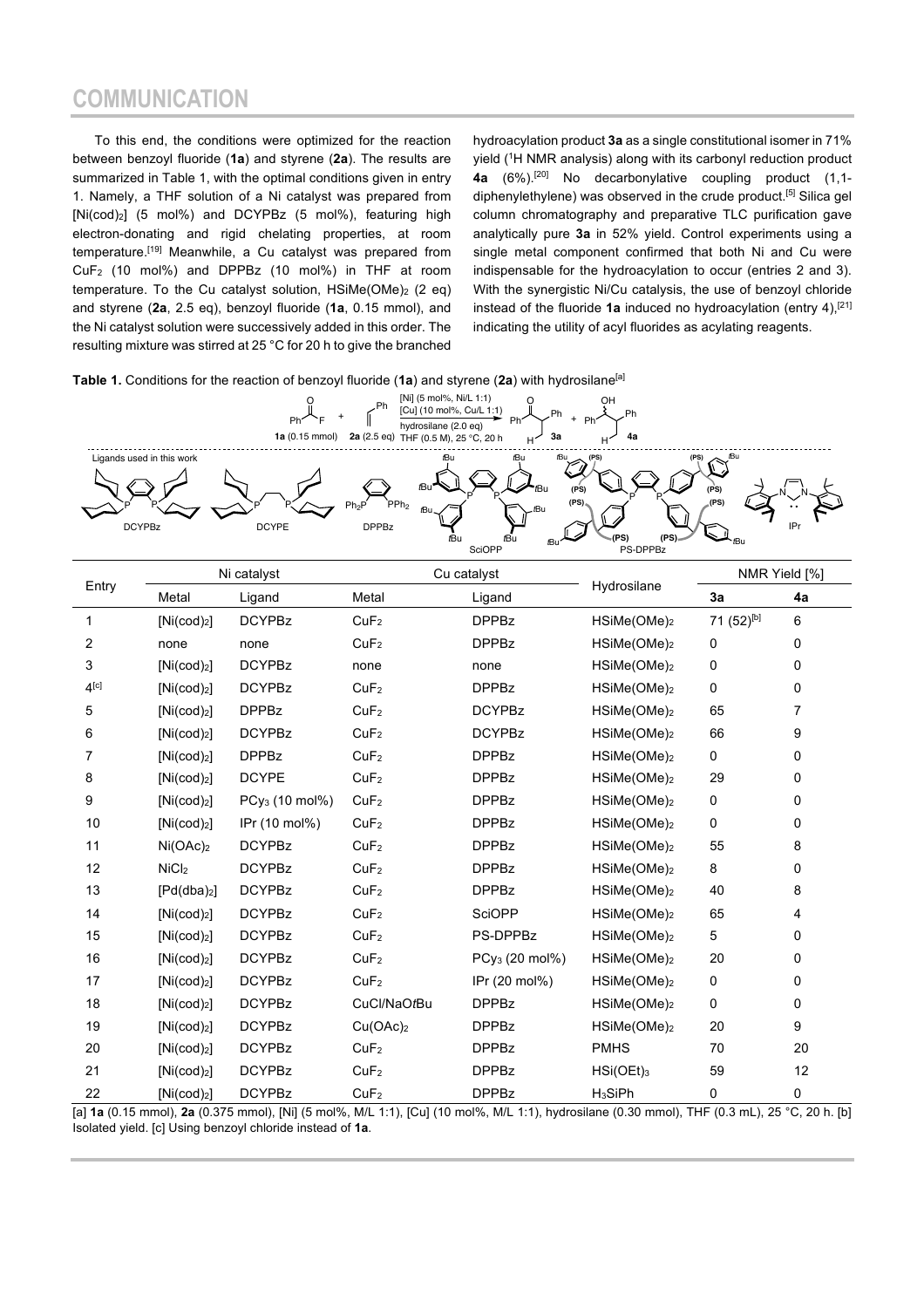## **COMMUNICATION**

When the metal-ligand combinations were interchanged (Ni-DPPBz and Cu-DCYPBz) or DCYPBz was employed for both the Ni and Cu systems, the yield of the hydroacylation product (**3a**) was only marginally decreased (65 and 66% yields, respectively, Table 1, entries 5 and 6). In sharp contrast, the use of DPPBz for both the Ni and Cu systems resulted in no hydroacylation, while reduction of **1a** occurred to give benzyl alcohol (entry 7). These results suggest the critical importance of the existence of the Ni-DCYPBz species and the occurrence of partial ligand exchange between the Ni and Cu systems to form the active Ni-DCYPBz species when the metals and the ligands were premixed in the wrong order as in entry 5.<sup>[22]</sup>

The effects of other ligands premixed with [Ni(cod)2] are shown in Table 1, entries 8–10. DCYPE, having a flexible ethylene linker between the two Cy2P groups, decreased the yield (29%, entry 8). Monodentate ligands such as PCy<sub>3</sub> and IPr were ineffective (entries 9 and 10). An air-stable Ni(II) complex Ni(OAc)<sub>2</sub> was applicable, but less effective than [Ni(cod)<sub>2</sub>] (55%, entry 11). NiCl2 was not suitable (8%, entry 12). A Pd catalyst prepared from [Pd(dba)2] and DCYPBz also induced the hydroacylation, but did not improve the yield over that obtained with the Ni catalyst (40%, entry 13).

Table 1 also includes effects of other parameters with respect to the Cu catalyst system (entries 14–22). The sterically demanding DPPBz-type ligand SciOPP showed a ligand effect similar to DPPBz (65%, entry 14). The polystyrene-cross-linking DPPBz-type ligand, PS-DPPBz, the utility of which was previously demonstrated in our studies on Cu catalysis,[23] was much less effective than the parent soluble ligand DPPBz (5%, entry 15). Monodentate ligands such as PCy<sub>3</sub> and IPr did not give an efficient catalyst (entries 16 and 17). The use of other copper sources such as CuCl/NaOtBu and Cu(OAc)<sub>2</sub>, instead of CuF<sub>2</sub>, caused a decrease in the yields (0% and 20%, entries 18 and 19), indicating that the fluoride ligand on Cu was important for the reaction with the hydrosilane to produce the Cu–H species (Scheme 1c, step e). Changing  $HSiMe(OMe)_2$  to other alkoxysubstituted hydrosilanes such as PMHS and  $HSi(OEt)_{3}$  was possible while maintaining similar reaction efficacies (70% and 59%, entries 20 and 21), but a monoorgano-substituted silane, H3SiPh, was not effective (entry 22).

With the combination of the [Ni(cod)<sub>2</sub>]/DCYPBz and CuF<sub>2</sub>/DPPBz system in the presence of HSiMe(OMe)<sub>2</sub>, various branched hydroacylation products **3** were obtained from **1** and **2** (Table 2). The 4-substituted styrenes **2b–2f** underwent hydroacylation with **1a**, giving **3b–3f** in 30–68% yields (entries 1– 5). Notably, base-sensitive functional groups such as methoxycarbonyl (**3e**) and acetoxy (**3f**) groups on the benzene ring were tolerated. The reaction of 4-vinylpyridine (**2g**) with **1a** proceeded cleanly to give **3g** in 70% yield (entry 6). When benzoyl chloride was used instead of **1a** in this reaction, no hydroacylation product was obtained due to immediate occurrence of *N*-acylation of **2g** to give the corresponding pyridinium salt. 2-Vinylpyridine (**2h**) was also a suitable substrate for the protocol with acyl fluoride **1a** (**3h**, entry 7).

| Table 2. Scope of acyl fluorides (1) and vinylarenes (2) |  |  |
|----------------------------------------------------------|--|--|
|----------------------------------------------------------|--|--|

|                  | $\mathsf{R}^2$<br>$2(2.5 \text{ eq})$ | ~~ \ • /<br>Ar<br>CuF2/DPPBz (10 mol%)<br>HSiMe(OMe) <sub>2</sub> (2.0 eq)<br>THF (0.5 M), 25 °C, 20 h | $1.14$<br>.<br>[Ni(cod) <sub>2</sub> ]/DCYPBz (5 mol%)<br>O<br>Ar<br>R <sup>1</sup><br>Me<br>3 |              |
|------------------|---------------------------------------|--------------------------------------------------------------------------------------------------------|------------------------------------------------------------------------------------------------|--------------|
|                  | Entry Acyl Fluorides                  | Vinylarenes                                                                                            | Product (3)                                                                                    | Yield<br>[%] |
| 1                | 1a                                    | tBu<br>2b                                                                                              | . <i>t</i> Bu<br>O<br>Ph<br>3b<br>Me                                                           | 44           |
| 2                | 1a                                    | 2c                                                                                                     | F<br>O<br>Ph<br>Ńе<br>3c                                                                       | 47           |
| 3                | 1a                                    | CN<br>2d                                                                                               | CN<br>O<br>3d<br>Ph<br>Me                                                                      | 68           |
| 4                | 1a                                    | CO <sub>2</sub> Me<br>2e                                                                               | CO <sub>2</sub> Me<br>O<br>3e<br>Ph<br>Me                                                      | 30           |
| 5                | 1a                                    | OAc<br>2f                                                                                              | OAc<br>3f<br>PI<br>Me                                                                          | 63           |
| 6                | 1a                                    | 2g                                                                                                     | Ph<br>3g<br>Me                                                                                 | 70           |
| 7                | 1a                                    | 2h                                                                                                     | N۶<br>Ph<br>3h<br>Me                                                                           | 40           |
| $8^{[b,c]}$      | O<br>Ë<br>1b<br>Me                    | 2a                                                                                                     | O<br>3i<br>Me<br>Me                                                                            | 35           |
| 9 <sup>[b]</sup> | 1b                                    | 2g                                                                                                     | ဂူ<br>।<br>Me<br>3j<br>Me                                                                      | 69           |
| $10^{[c]}$       | O<br>1c<br>MeC                        | 2a                                                                                                     | ı<br>Ме<br>3k<br>MeC                                                                           | 49           |
| 11               | 1 <sub>c</sub>                        | 2g                                                                                                     | $\overline{0}$<br>$\mathsf{\dot{M}}$ e<br>31<br>MeC                                            | 48           |
| $12^{[c]}$       | O<br>1d                               | 2g                                                                                                     | $\Omega$<br>।<br>Me<br>3m<br>С                                                                 | 43           |
| $13^{[b,c]}$     | Ō<br>MeO <sub>2</sub>                 | 2g<br>1e                                                                                               | $\overline{0}$<br>∣<br>Ме<br>3n<br>MeO <sub>2</sub>                                            | 50           |
| $14^{[b,d]}$     | Me 1f                                 | 2g                                                                                                     | $\alpha$<br>Мe<br>3o<br>Me                                                                     | 47           |

[a] **1** (0.15 mmol), **2** (0.375 mmol), [Ni(cod)2]/DCYPBz (5 mol%), CuF2/DPPBz (10 mol%), HSiMe(OMe)2 (0.30 mmol), THF (0.3 mL), 25 °C, 20 h. Isolated yields. [b] SciOPP was used as a ligand on Cu instead of DPPBz. [c] 60 °C. [d] 80 °C.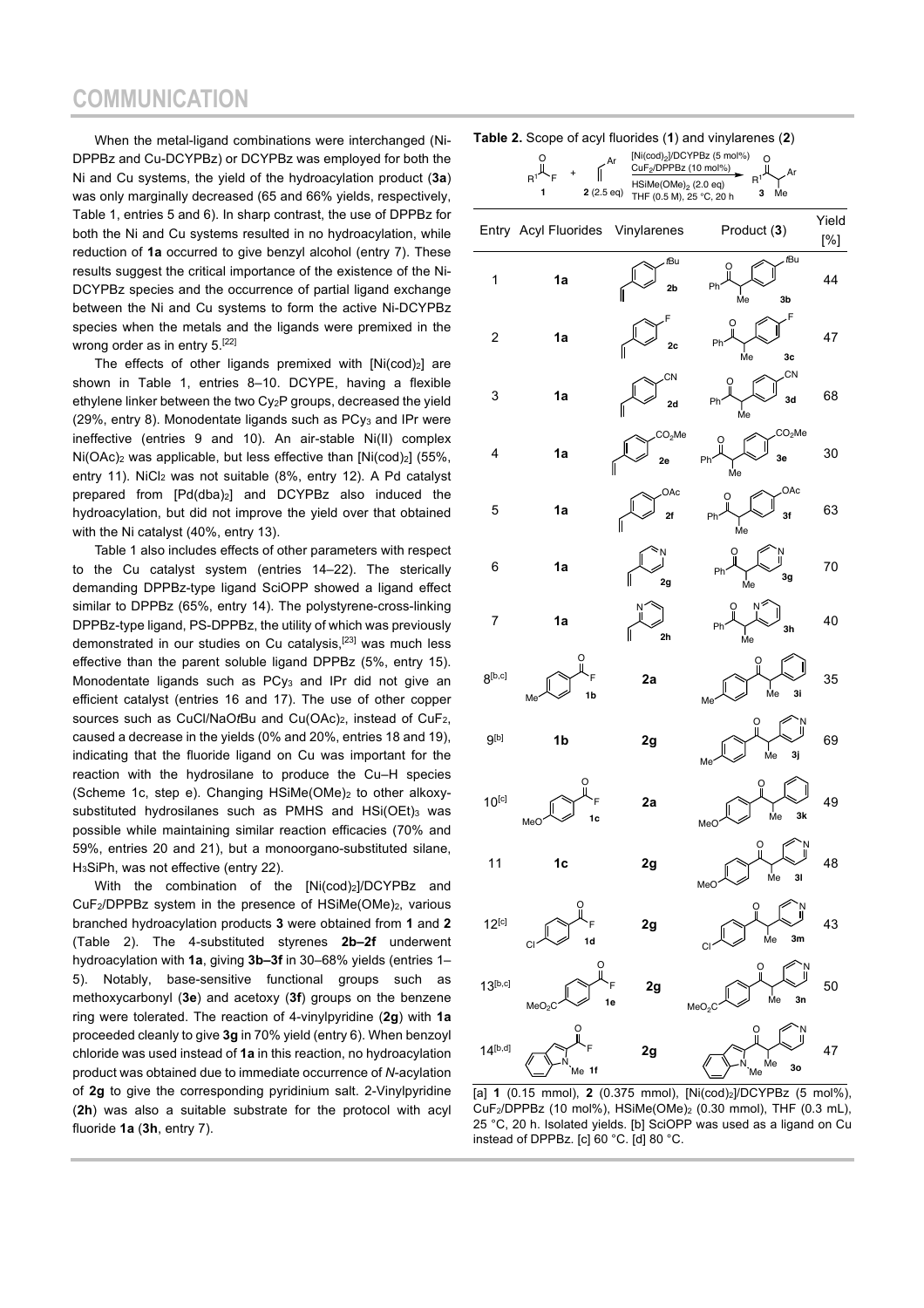In addition to an electronically non-biased acid fluoride (**1b**), electron-rich and -poor acid fluorides **1c–1e** participated in the hydroacylation of vinylarenes **2a** or **2g** at 25–60 °C (Table 2, entries 8-13).<sup>[24]</sup> In some cases, the use of SciOPP instead of DPPBz on Cu increased the yields. Notably, the  $C(sp^2)$ -Cl bond on the benzene ring, which can undergo oxidative addition to Ni(0) species, was tolerated.[25] *N*-Methyl-2-indolyl carbonyl fluoride reacted with **2g** at 80 °C, giving **3o** in 47% yield (entry 14). Neither aliphatic acid fluorides nor aliphatic alkenes provided the hydroacylation products **3**.

Finally, the synergistic Ni/Cu two-metal catalyst was applied to the derivatization of a complex molecule. Vinylestrone **2i** underwent hydroacylation with **1a** and HSiMe(OMe)<sub>2</sub> at 25 °C, affording **3p** as a 1:1 diastereomeric mixture in 48% yield without reduction of the cyclopentanone moiety.[26]

#### **Scheme 2. Reaction of 1a and 2i**



In summary, the hydroacylation of vinylarenes with acyl fluorides and hydrosilanes by synergistic Ni/Cu two-metal catalysis was developed. The use of DCYPBz as a ligand with its electron-donating, sterically demanding, and rigid properties was effective for producing the catalytically active Ni species. The stability of the acyl fluorides and the mildness of the reaction conditions are attractive features of this alkene hydroacylation protocol. Further studies on synergistic two-metal catalysis for efficient C–F transformations are ongoing in our laboratory.

### **Acknowledgements**

This work was supported by JSPS KAKENHI Grant Number JP 17H04877 in Young Scientists (A) to T.I., and by JSPS KAKENHI Grant Number JP15H05801 in Precisely Designed Catalysts with Customized Scaffolding to M.S.

**Keywords:** nickel • copper • cooperative catalysis • acyl fluorides • hydroacylation

- [1] For selected papers, see: a) G. A. Olah, S. J. Kuhn, *J. Org. Chem.* **1961**, *26*, 225–227; b) L. A. Carpino, D. Sadat-Aalaee, H. G. Chao, R. J. DeSelms, *J. Am. Chem. Soc.* **1990**, *112*, 9652–9654; c) T. Scattolin, K. Deckers, F. Schoenebeck, *Org. Lett.* **2017**, *19*, 5740–5743.
- [2] Y. Zhang, T. Rovis, *J. Am. Chem. Soc.* **2004**, *126*, 15964–15965.
- [3] a) Y. Ogiwara, Y. Maegawa, D. Sakino, N. Sakai, *Chem. Lett.* **2016**, *45*, 790–792; b) Y. Ogiwara, D. Sakino, Y. Sakurai, N. Sakai, *Eur. J. Org. Chem.* **2017**, *2017*, 4324–4327.
- [4] a) D. R. Fahey, J. E. Mahan, *J. Am. Chem. Soc.* **1977**, *99*, 2501–2508. For isolation of the oxidative addition product [Ni(PhCO)F(PEt3)2], see: b) C. A. Malapit, J. R. Bour, C. E. Brigham, M. S. Sanford, *Nature* **2018**, *563*, 100–104.
- [5] For decarbonylative transformations of acyl fluorides with transition metal catalysts, see: Y. Ogiwara, Y. Sakurai, H. Hattori, N. Sakai, *Org. Lett.*

**2018**, *20*, 4204–4208; b) S. T. Keaveney, F. Schoenebeck, *Angew. Chem.* **2018**, *130*, 4137–4141; *Angew. Chem. Int. Ed.* **2018**, *57*, 4073– 4077; c) Okuda, J. Xu, T. Ishida, C. Wang, Y. Nishihara, *ACS Omega* **2018**, *3*, 13129–13140; d) Z. Wang, X. Wang, Y. Nishihara, *Chem. Commun.* **2018**, *54*, 13969–13972; e) S. Sakurai, T. Yoshida, M. Tobisu, *Chem. Lett.* **2019**, *48*, 94–97. See also ref 4b.

- [6] For selected examples using Cu catalysts, see: a) J. S. Bandar, E. Ascic, S. L. Buchwald, *J. Am. Chem. Soc.* **2016**, *138*, 5821–5824; b) Y. Zhou, J. S. Bandar, S. L. Buchwald, *J. Am. Chem. Soc.* **2017**, *139*, 8126–8129; c) Y. Huang, K. B. Smith, M. K. Brown, *Angew. Chem.* **2017**, *129*, 13499– 13503; *Angew. Chem. Int. Ed.* **2017**, *56*, 13314–13318; d) T. Fujihara, A. Sawada, T. Yamaguchi, Y. Tani, J. Terao, Y. Tsuji, *Angew. Chem.* **2017**, *129*, 1561–1565; *Angew. Chem. Int. Ed.* **2017**, *56*, 1539–1543.
- [7] For selected papers on metal-catalyzed reductive coupling, see: a) K. Kokubo, M. Miura, M. Nomura, *Organometallics* **1995**, *14*, 4521–4524; b) Y.-T. Hong, A. Barchuk, M. J. Krische, *Angew. Chem.* **2006**, *118*, 7039–7042; *Angew. Chem. Int. Ed.* **2006**, *45*, 6885–6888; c) H. Xiao, G. Wang, M. J. Krische, *Angew. Chem.* **2016**, *128*, 16353–16356; *Angew. Chem. Int. Ed.* **2016**, *55*, 16119–16122. See also ref 6a.
- [8] For selected reviews on metal-catalyzed reductive coupling, see: a) K. D. Nguyen, B. Y. Park, T. Luong, H. Sato, V. J. Garza, M. J. Krische, *Science* **2016**, *354*, aah5133; b) M. Holmes, L. A. Schwartz, M. J. Krische, *Chem. Rev.* **2018**, *118*, 6026–6052.
- [9] A. Boreux, K. Indukuri, F. Gagosz, O. Riant, *ACS Catal.* **2017**, *7*, 8200– 8204.
- [10] For our work on synergistic cooperative enantioselective Rh/Pd twometal catalysis, see: M. Sawamura, M. Sudoh, Y. Ito, *J. Am. Chem. Soc*. **1996**, *118*, 3309–3310.
- [11] For a review on synergistic catalysis, see: A. E. Allen, D. W. C. MacMillan, *Chem. Sci.* **2012**, *3*, 633–658.
- [12] For selected reviews on cooperative two-metal catalysis, see: a) J. M. Lee, Y. Na, H. Han, S. Chang, *Chem. Soc. Rev.* **2004**, *33*, 302–312; b) D. R. Pye, N. P. Mankad, *Chem. Sci.* **2017**, *8*, 1705–1718; c) K. Semba, Y. Nakao, *Tetrahedron* **2019**, *75,* 709–719.
- [13] For selected papers on cooperative two-metal catalysis in cross-coupling, see: for Pd/Cu catalysis, a) K. Sonogashira, Y. Tohda, N. Hagihara, *Tetrahedron Lett.* **1975**, *16*, 4467–4470; b) F. Nahra, Y. Macé, D. Lambin, O. Riant, *Angew. Chem.* **2013**, *125*, 3290–3294; *Angew. Chem. Int. Ed.* **2013**, *52*, 3208–3212; c) K. Semba, Y. Nakao, *J. Am. Chem. Soc.* **2014**, *136*, 7567–7570; d) K. B. Smith, K. M. Logan, W. You, M. K. Brown, *Chem. Eur. J.* **2014**, *20*, 12032–12036; e) K. M. Logan, K. B. Smith, M. K. Brown, *Angew. Chem.* **2015**, *127*, 5317–5320; *Angew. Chem. Int. Ed.* **2015**, *54*, 5228–5231; f) T. Jia, P. Cao, B. Wang, Y. Lou, X. Yin, M. Wang, J. Liao, *J. Am. Chem. Soc.* **2015**, *137*, 13760–13763; g) K. Semba, K. Ariyama, H. Zheng, R. Kameyama, S. Sakaki, Y. Nakao, *Angew. Chem.* **2016**, *128*, 6383–6387; *Angew. Chem. Int. Ed.* **2016**, *55*, 6275–6279; h) S. D. Friis, M. T. Pirnot, S. L. Buchwald, *J. Am. Chem. Soc.* **2016**, *138*, 8372–8375; i) S. D. Friis, M. T. Pirnot, L. N. Dupuis, S. L. Buchwald, *Angew. Chem.* **2017**, *129*, 7348–7352; *Angew. Chem. Int. Ed.* **2017**, *56*, 7242–7246; for Ni/Cu catalysis, j) I. P. Beletskaya, G. V. Latyshev, A. V. Tsvetkov, N. V. Lukashev, *Tetrahedron Lett.* **2003**, *44*, 5011–5013; k) O. Vechorkin, D. Barmaz, V. Proust, X. Hu, *J. Am. Chem. Soc.* **2009**, *131*, 12078–12079; l) O. Vechorkin, V. Proust, X. Hu, *Angew. Chem.* **2010**, *122*, 3125–3128; *Angew. Chem. Int. Ed.* **2010**, *49*, 3061–3064; m) J. Yi, X. Lu, Y.-Y. Sun, B. Xiao, L. Liu, *Angew. Chem.* **2013**, *125*, 12635– 12639; *Angew. Chem. Int. Ed.* **2013**, *52*, 12409–12413; n) Y. Wang, S.- B. Wu, W.-J. Shi, Z.-J. Shi, *Org. Lett.* **2016**, *18*, 2548–2551; o) K. Semba, Y. Ohtagaki, Y. Nakao, *Org. Lett.* **2016**, *18*, 3956–3959; for Ni/Pd catalysis, p) L. K. G. Ackerman, M. M. Lovell, D. J. Weix, *Nature* **2015**, *524*, 454–457; for Ni/Co catalysis, q) S. A. Green, J. L. Matos, A. Yagi, R. A. Shenvi, *J. Am. Chem. Soc.* **2016**, *138*, 12779–12782.
- [14] For selected reviews on hydroacylation, see: a) M. C. Willis, *Chem. Rev.* **2010**, *110*, 725–748; b) J. C. Leung, M. J. Krische, *Chem. Sci.* **2012**, *3*, 2202–2209; c) R. Guo, G. Zhang, *Synlett* **2018**, *29*, 1801–1806.
- [15] Hydroacylation of allenes with acyl chlorides and hydrosilanes as acylating and hydride sources, respectively, in the presence of Pd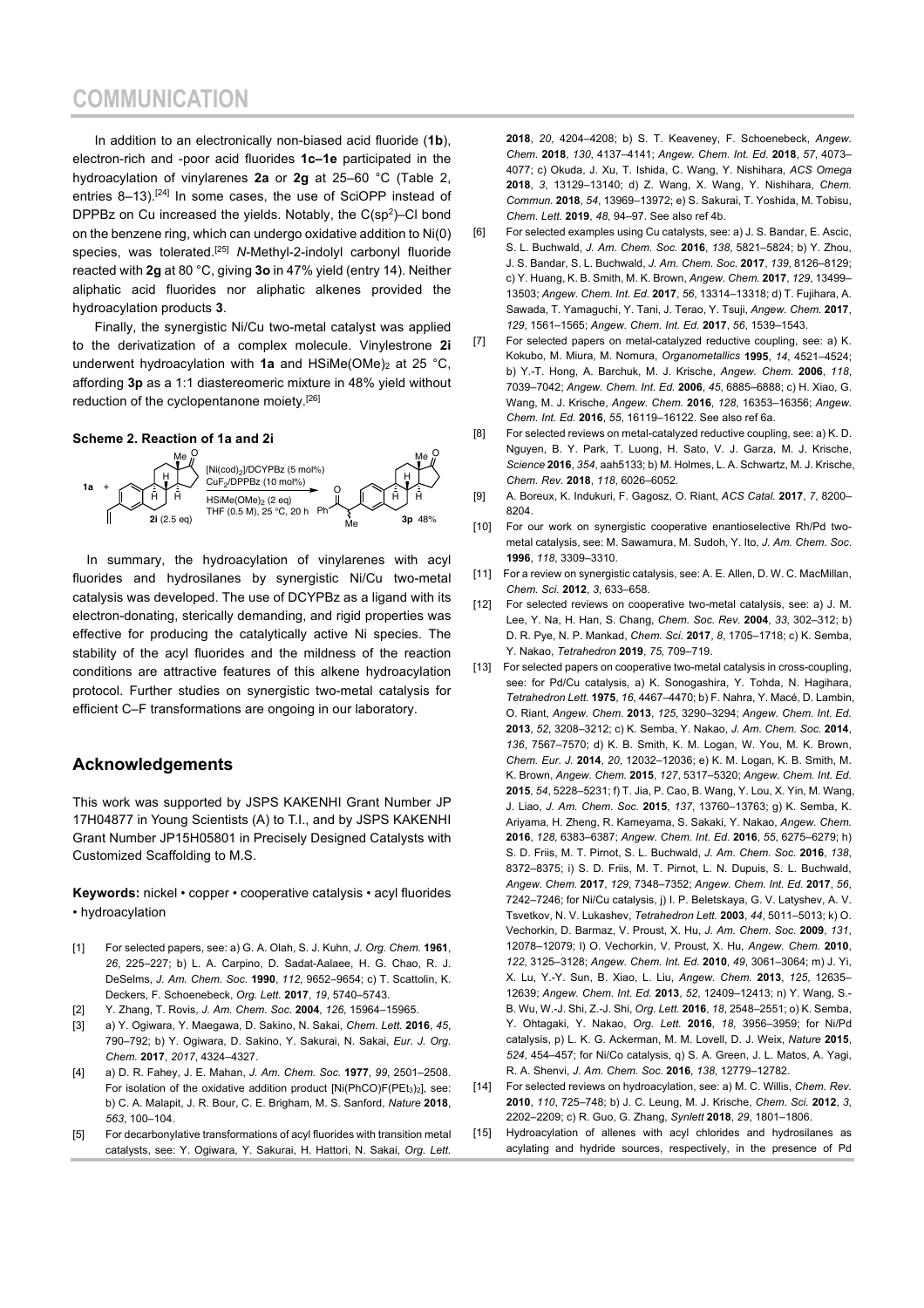catalyst was reported. T. Fujihara, K. Tatsumi, Y. Tsuji, *Org. Lett.* **2013**, 15, 2286–2289.

- [16] For selected examples of Cu catalysis via Markovnikov hydrocupration of vinylarenes, see: D. Noh, H. Chea, J. Ju, J. Yun, *Angew. Chem.* **2009**, 121, 6178–6180; *Angew. Chem. Int. Ed.* **2009**, *48*, 6062–6064; b) R. D. Grigg, R. V. Hoveln, J. M. Schomaker, *J. Am. Chem. Soc.* **2012**, *134*, 16131–16134; c) S. Zhu, N. Niljianskul, S. L. Buchwald, *J. Am. Chem. Soc.* **2013**, *135*, 15746–15749. See also refs 6a,b. Isolation of benzylic organocopper complexes was reported. d) D. S. Laitar, E. Y. Tsui, J. P. Sadighi, *Organometallics* **2006**, *25*, 2405–2408. e) Y. Xi, J. F. Hartwig, *J. Am. Chem. Soc.* **2017**, *139*, 12758–12772.
- [17] T. Vergote, F. Nahra, D. Peeters, O. Riant, T. Leyssens, *J. Organomet. Chem.* **2013**, *730*, 95–103
- [18] Similar Markovnikov-type alkene hydrocupration followed by trapping of an alkylcopper(I) intermediate with an acyl electrophile has been proposed in the Cu-catalyzed reductive coupling of vinylarenes with carboxylic anhydrides using HSiMe(OMe)2 as a reducing agent, while the reaction pathway has not been experimentally proved (ref 6a).
- [19] For our work on the use of Ni-DCYPBz catalyst system for amination of aryl fluorides, see: T. Harada, Y. Ueda, T. Iwai, M. Sawamura, *Chem. Commun.* **2018**, *54*, 1718–1721.
- [20] **4a** was generated via reduction of **3a** during the reaction. Similar C=O reduction by Cu–H catalysis was described in ref 6a.
- [21] The acylative cleavage of THF occurred to give 4-chlorobutylbenzoate. For an early paper, see; J. B. Cloke, F. J. Pilgrim, *J. Am. Chem. Soc.* **1939**, *61*, 2667–2669.
- [22] Similar phenomena of ligand exchange between two metals were observed in our previous work on the synergistic Rh/Pd two-metal catalysis. See ref. 10.
- [23] T. Iwai, T. Harada, H. Shimada, K. Asano, Sawamura, M. *ACS Catal.* **2017**, *7*, 1681–1692.
- [24] The hydroacylation efficacy of **2g** seems to be higher than that of **2a**.
- [25] S. Bajo, G. Laidlaw, A. R. Kennedy, S. Sproules, D. J. Nelson, *Organometallics* **2017**, *36*, 1662–1672.
- [26] For Ru-catalyzed hydroacylation of **2i** with benzaldehyde to form **3p**, see: J. Kim, C. S. Yi, *ACS Catal.* **2016**, *6*, 3336–3339.